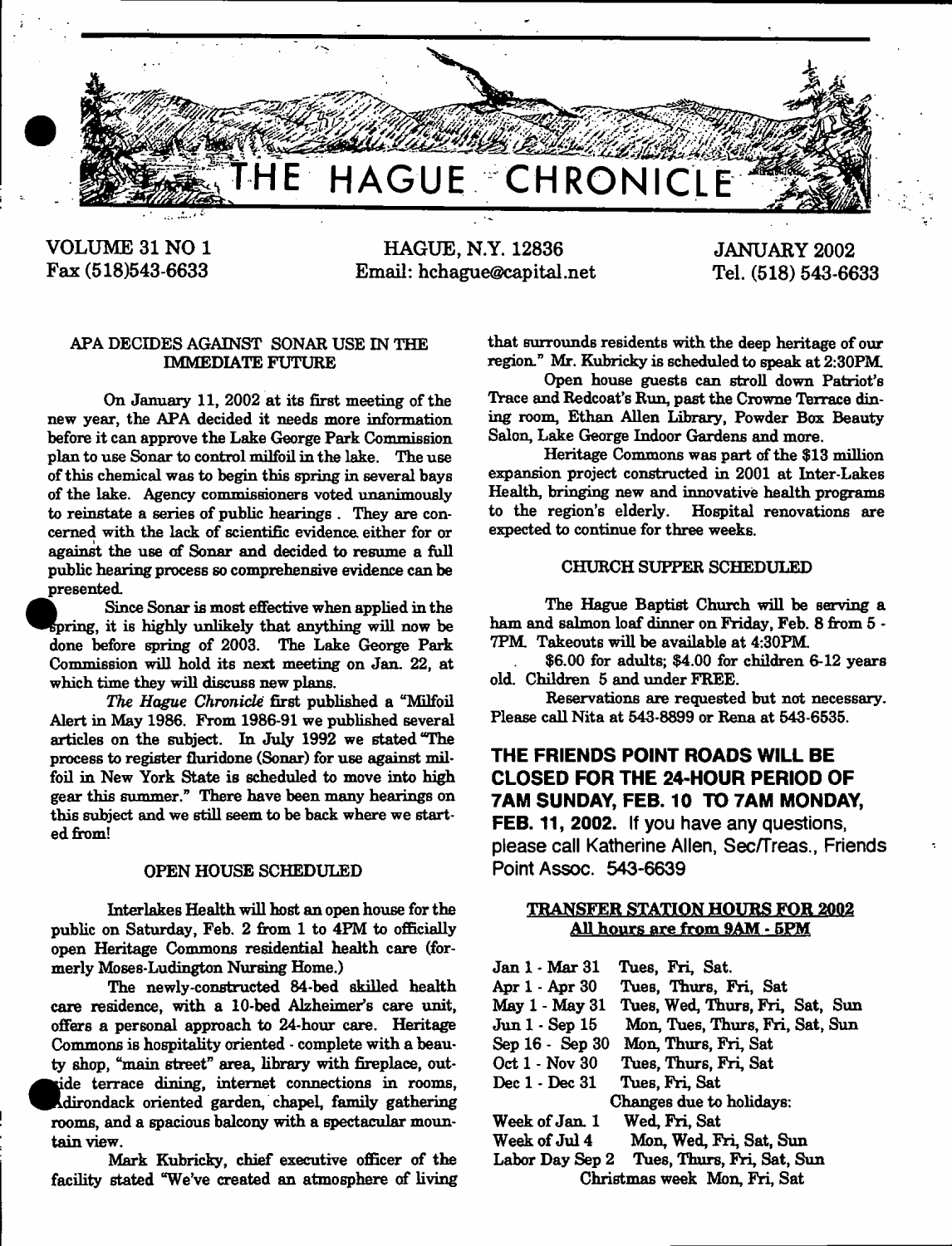**December was a relatively quiet month for our EMTs. They participated in one transport and had 2 stand-bys. Total mileage: 115. Total manhours: 8.**

**We now have a marine rescue boat . . . and it happens to be the only one on Lake George that is currently in the water. There are still fishermen trolling around in the unfrozen water of the lake, and our boat is ready to go to any watery rescue if called upon.**

**The Fire House, at the intersection of Rt. 8 and the West Hague Road will be the setting for breakfast on the mornings of Feb. 16 and 17, with the meal being served from 7 -1 1AM on both days. On Saturday night, Feb. 16, a dinner will be held at Silver Bay. (See insert for schedule of activities for weekend).. ewa**

### **HAGUE SENIOR CITIZENS CLUB**

**The next meeting of the Hague Senior Citizens Club will be held on February 25 at 1:30PM**

**Hague seniors now have a new bus service to Glens Falls, This service is provided by Community Action in Glens Falls with current driver Bob Kingsley. Riders are urged to remember that this service will take a rider anywhere (within reason) in the Glens Falls area. You MUST register by phoning Bertha or Diane at 543-6161. Any senior in Hague is eligible to use this service. The new service begins on Monday, Jan. 14. Riders should be at the Community Center by 8:30AM. .. the bus will leave promptly. This service is once-amonth on the second Monday of each month... ewa**

### **HAGUE FOOD PANTRY**

**With the beginning of the New Year it is time to remind you that Hague has a very active food pantry available to anyone in need.**

**Food is available on the first and third Tuesday of each month. Anyone is welcome with documentation as to your eligibility.**

**Since this is also for any emergency (loss of job, fire or any other in which food is necessary) you can call for a special appointment anytime in between at 543- 6095 and arrangements can be made for pickup.**

**You might also like to know we get generous donations of food from Silver Bay and Hague Post Offices, the Rotarians and an occasional kind and giving member of the community.**

**This year, we were lucky indeed to also receive \$10 gift certificates from TOPS.. . gl**

### **PRIDE OF TICONDEROGA**

**PRIDE of Ticonderoga, Inc. plans to bring up to 400 teenagers and adults to Ticonderoga and surrounding areas to improve the homes of local residents.**

**As many as 80 local residents (including Hague) will benefit from the work of a projected 400 adult and teenage volunteers at the Adirondack Lakes Workcamp coming to Ticonderoga for the week beginning July 7, 2002. The workcamp will provide free home repairs through the Group Workcamp program, sponsored locally by PRIDE of Ticonderoga, Inc.**

**At each workcamp, about 300-400 teenagers and adults - all members of church youth groups - volunteer a week of their time to repair 60-80 homes throughout the community. "This represents about 12,000 hours of volunteer labor - worth at least \$80,000 to the community," said Pat Havas, Executive Director of PRIDE.**

**"These really are remarkable young people," said Joel Fay, Vice President of Group Workcamps. "Each one is actually paying for the privilege of working in your community Workcamp registration fees are used to cover our costs for food, insurance and building materials."**

**The workcamp will be housed at Ticonderoga's Elementary/Middle School complex, with workcampers sleeping on classroom floors, eating in the cafeteria and eryoying evening programs in the gym. "This service to the community would be impossible without the wonderful cooperation of the Ticonderoga School District and John McDonald, Superintendent," remarked Havas. All costs to the school will be reimbursed by the, Group Workcamps Foundation.**

**The idea behind the Group Workcamps started in Colorado in 1977 after the Big Thompson River Flood and has spread during the past 25 years nationwide. This summer's 60 workcamps will include AK, ME, ND, LA, NY, WV and AZ. Now in its 25th year, Group Workcamps has hosted over 100,000 volunteers who have improved over 17,000 homes across the U.S., Mexico and Canada.**

**Repairs include limited roofing, porch and wheelchair ramp construction, interior and exterior painting, weatherization and other work. Residents interested in applying to receive assistance may contact PRIDE of Ticonderoga at 585-6366.**

**PRIDE of Ticonderoga Inc. is a non-profit Rural Preservation Company dedicated to Preserve, Revitalize, Implement, Direct and Effect Community Development.**

#### **INTERESTED IN LEARNING ITALIAN?**

**Now is your golden opportunity. Plans are being** made to teach a class in Italian in Hague. The first **(organizational) class will be held on Thursday, Feb. 24 at 7PM at the Community Center. If you can't make** on Thursday and are interested, please call Rudy **Meola, 543-6347.**

*God doesn't require us to succeed,; He only requires that you try.* **.. .** *Mother Teresa*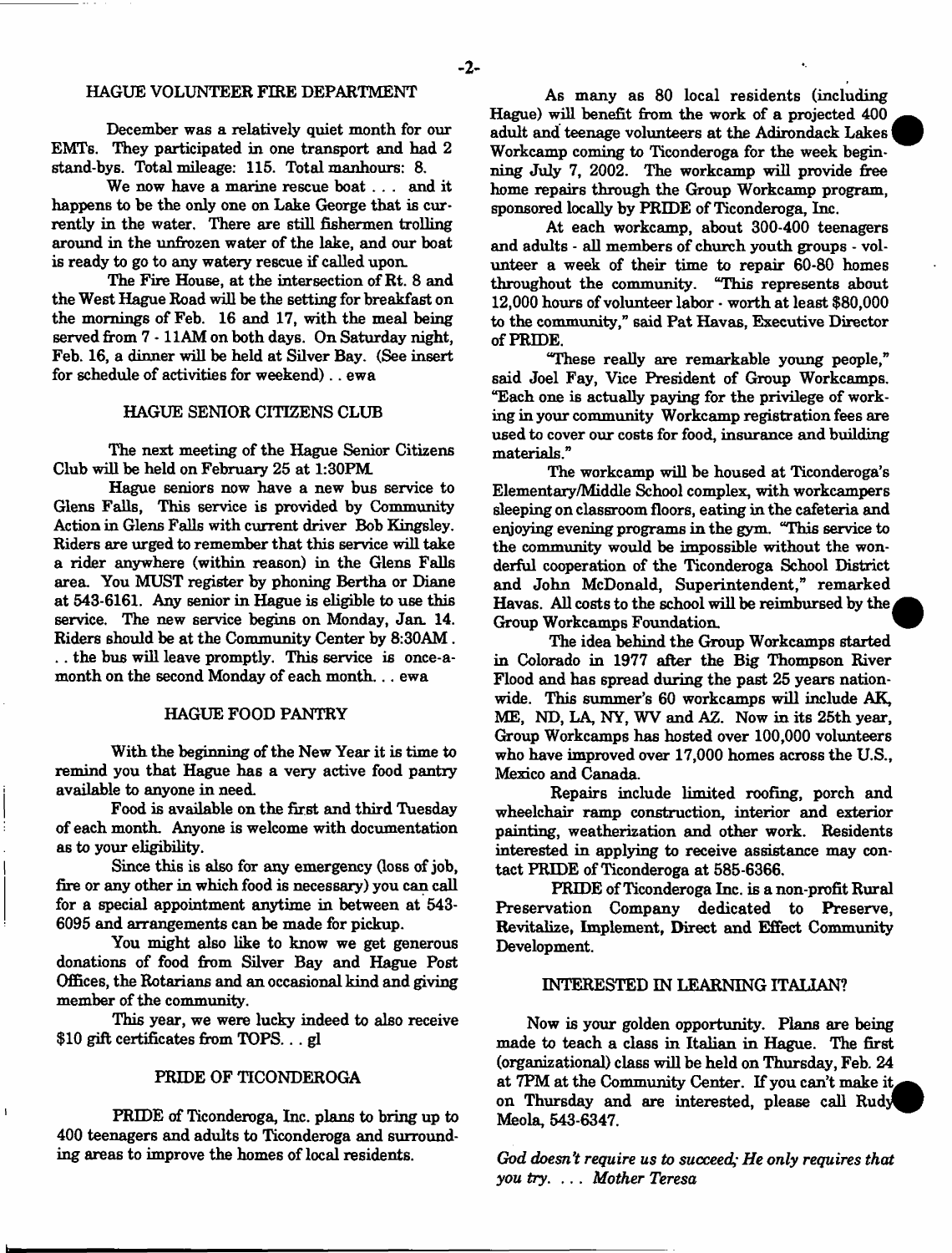### **' ORGANIZATIONAL MEETING. 1/3/02**

**Resolutions approved at the organizational meeting Fare as follows:**

**•Town Board meetings to be held the second Tuesday of each month at 6:30PM atthe Community Center.**

**• Town Board will meet on Monday prior to regular monthly meeting at 4:30PM to discuss claims and bills.**

**• Evergreen Bank \* Bolton Landing, designated official depositor for town funds.**

**• Glens Falls Post Star - official newspaper**

**• Contract with Hague Volunteer Fire Dept, for fire protection and ambulance service for 2002 in an amount not to exceed \$160,000.**

**• Contract with Dr. Mack, VMD, to house seized animals in an amount not to exceed \$132.50.**

**• Contract with Hague Senior Citizens for an amount not to exceed \$1,850 for year 2002.**

**• Community Action Agency to provide transportation once per month to Glens Falls for Hague Sr. Citizens for 2002 in an amount of \$165 per trip, but not to exceed \$2400 annually.**

**• Town of Hague is designated as the Town Board of Health for 2002.**

**• Georgina Lindquist is named Care Program Officer for 2002.**

**• Robert Goetsch named Zoning Board Chairman.**

**• David Swanson named Planning Board Chairman**

**• Rudolph Meola appointed Deputy Supervisor.**

**• Authorized Supervisor to invest 1/2 million dollars of town surplus funds into government treasury bonds.**

**Reappointment of Planning & Zoning Board members was approved by a split vote of 4-1. Mr. Hourigan pointed out that re-appointments should not be automatic. These will be given more consideration in the future.**

**The Town Board did not appoint an attorney for the** town for 2002 at this time. Letters will be sent to area **attorneys to invite them to apply for this position. Compensation will be on a prearranged hourly/task basis. The change was made because legal proceedings for the Town have been mostly of a routine nature. Special situations such as the Article 7 of the Real Property law resulting from the 1999 re-valuation are being handled by a law firm from Clifton Park. In 1999 the attorney from the town was paid \$11,000.00 and included some litigation In 2000 and 2001 \$7500 was paid each year and included no litigations.**

**Action on the appointment of the director of the West Museum was postponed. Supervisor Belden appointed a Museum Committee (R. Meola & Lu Megow) with the charge to make a wide ranging review including location, possible expansion, staffing requirements, job description and job qualifications. The committee has scheduled a meeting with members of the Hague Historical Society for its input.**

**A set of "housekeeping" rules which will help in mak-**

**ing the town meetings more effective was approved. A** copy of these rules is available at the Community **Center.**

#### **TOWN BOARD MEETING -** 1/8/02

**The Hague Town Board held its regular meeting on January** 8, 2002. **A moment of silence was observed for William Hibberd.**

**The sale of the Town's** 1992 **Ford Pickup has been postponed since it is appraised for more than the only bid received.**

**The books of the Town Justice have been reviewed and were approved. Justice Knott will probably be issuing a quarterly report to the Board. The books of Town Clerk Debbie Manning have also been reviewed and approved.**

**Newly elected Councilman Meola expressed thanks to the public for their support. An issue that he heard during his campaign was that the people want a more responsive Town Board. He encouraged the public to let the Town Board know their opinions.**

**A new phone system with voice mail has been installed in the Town Hall. It will be possible to dial some extensions directly.**

**Youth - Two projects for winter fun have been initiated for youth (and other youthful citizens!). The skating rink at the Community Center is in good shape and will be kept cleared. Councilman Steitz reported that Nelson Waterg has generously agreed to allow a sledding and tubing site to be established on his hill (across Route 8 from the firehouse). Art noted that the Town Insurance will cover this program at no extra cost to the Town. Parking will be available by the cemetery and flyers will be posted with further information. (Ed. Said and done! It is being enjoyed already)**

**Highway - A letter from Highway Superintendent Bill Bothe, who was also present at the meeting, gave information on a number of items. Truck** 294 **is back in service with no insurance claim as the work was done in-house. The Storm water project on Pudding Island Road has been completed. Salt will be spread on the downtown sidewalks instead of plowing in some cases. The transfer station income for the month was** \$4983.50 **and the compactor has been repaired for** \$9000.

Insurance **- The Town liability insurance is a** 3 **year policy and will be up for renewal on May 1st. Information will be sent out for proposals**

**Museum/Historian - Lu Megow and Rudy Meola will meet with representatives of the Hague Historical Society to formulate a job description for the Museum director so that plans can proceed to interview candidates. Skip Hourigan noted that it is recommended that the positions of Museum Director and Town Historian should be kept separate.**

**Personnel - Mr. Meola noted that a review is needed to see if work being done matches that of job descriptions. (Cont. on page** 4) 1/02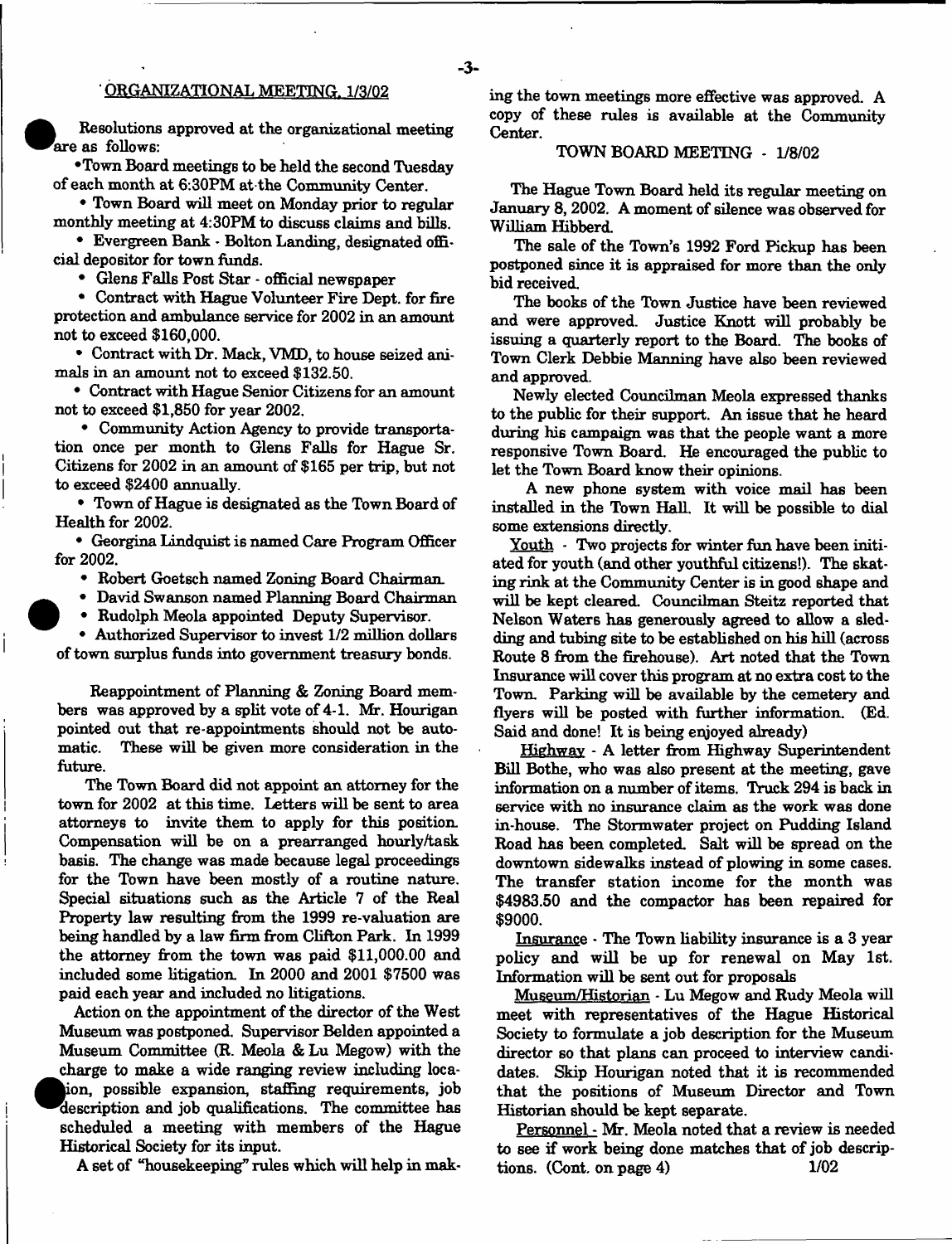**(Cont. from page 3) Town Board**

**Zoning Board - Rudy Meola and Art Steitz will interview the candidates.**

**Planning Board - A meeting will be held with the Town Board and Planning Board on Jan. 10th to discuss the Comprehensive Plan. In response to a question from Bob Patchett, it was stated that an agenda will be available as well as copies of the Planning Board's recommendation. It was noted that no grant money was received for the plan so it cost the Town \$22,000 for the consultants.**

**Enhancement** Committee **- The next meeting will be January 17th at 4 pm.**

**Beste Scholarship Weekend - Sal Santaniello for the Chamber of Commerce reported on the events planned for February 16th and 17th. (Flyer enclosed)**

**Sewer District #1 - Supervisor Belden is awaiting more easements to come in. The contractors have agreed to a 90 day freeze so that all issues can be finalized. There are 3 qualified candidates for Clerk of the Works and they will be interviewed soon.**

**Town Park - Art Steitz and Rudy Meola will meet with the Town Park Advisory Committee to discuss the building.**

Communications - A letter was received from Jane **Crammond for the Silver Bay Association asking the Board for a resolution of support for their 100th year and celebration on August 10, 2002. A letter was also received from Karen Laundree for the Chamber of Commerce requesting use of the town facilities for the Arts Fair. Both requests were approved. Letters from Green Thumb and Mary Lou Doulin were delegated to committees.**

**New Business - Approval was given to Supervisor Belden to send a letter to the Ticonderoga School Board requesting information about their parking lot in Hague.**

**The Board approved Resolution #44 appointing David DeFranco as Town Naturalist replacing Laura Meade who has resigned.**

**Hague Supervisor Dan Belden has been appointed by Governor Pataki as Chairman of the Lake George Water Project 2000. The Governor wants grants in by February 1. The Town Board approved a motion for Mr. Belden to send a letter to Dave Decker who will complete and submit Hague's application to keep sedimentation out of Lake George from Jenkins Brook and South Brook... js**

**Correction in December's Town Board news: As reported, Mountain Petroleum was awarded the #2 fuel oil contract (at .7005) but Agway was awarded the propane contract (at \$.809)**

**Correction in Planning Board News December issue. Nancy Harrigan recused herself from voting on the Wilson project because she is a neighbor. The vote was 4 for and 1 recused.**

#### **TOWN BOARD SPECIAL MEETING 1/10/02 \***

**A special meeting of The Town Board, Planning Board and Comprehensive Plan Committee was held to discuss Planning Board** recommendations **for the comprehensive plan. Planning Board Chr. Dave Swanson highlighted comments from his 2-page memo of 1/4/02 to the Town Board and introduced Dick Gladu who presented the essence of the work generated by the Planning Board over a period of 3 months as they reviewed the Comprehensive Plan. Mr. Gladu emphasized that their recommendations were in support and not in opposition to the Comprehensive Plan. He presented a proposed vision for the Town Board to consider: "Preserve and enhance the natural resources and quality of life within the Town of Hague while revitalizing the primary hamlet in a way consistent with its rich history and Adirondack heritage" and to promote the town as "Hague, an Adirondack Town on Lake George."**

**Chairman Darrin proposed that any comments from members of the Comprehensive Committee be forwarded to him by 1/23/02 so that they may be incorporated in the final plan.**

**Supervisor Belden called for public participation and the meeting was adjourned at 8:15PM.. . rm**

#### **Letter to Hague Residents:**

**During the fall campaign as I visited your homes, many of you told me that you wanted to see a more responsive, open and transparent town government. Of special concern was that some actions undertaken by the Town Board, or other boards, were not clearly explained and therefore not understood. I will address these concerns by providing you, in** *The Hague Chronicle* **each month with information which hopefully will** make **you a better informed citizen. Routine matters will not be discussed.**

*Is!* **Rudy Meola, Town Councilman**

**Excerpted from the 12/24 and 12/27/02** *Glens Falls Post Star:*

**Hague resident and a recent candidate for town justice, William Tausinger of Overbrook Rd., has been charged in two separate incidents. Tausinger was charged with third-degree criminal posession of a weapon, a felony, and second-degree criminal contempt after Warren County Sheriffs patrol officers discovered an unregistered semi-automatic hand gun hidden in a hollowed-out hard-covered book in his car. A second arrest was made after an investigation showed Tausinger also had deliberately set a fire that slightly damaged his estranged wife's home.**

#### **Exerpted from the 1/2/02** *Post Star***:**

**A Hague man who police said was a part of a group that burglarized dozens of homes and businesses in N.Y. and Vt., was sentenced to a 4-8 year term in state prison. Darrell ("D.J.") Rockwell, 33, agreed to pay \$13,000 in restitution 1/02**

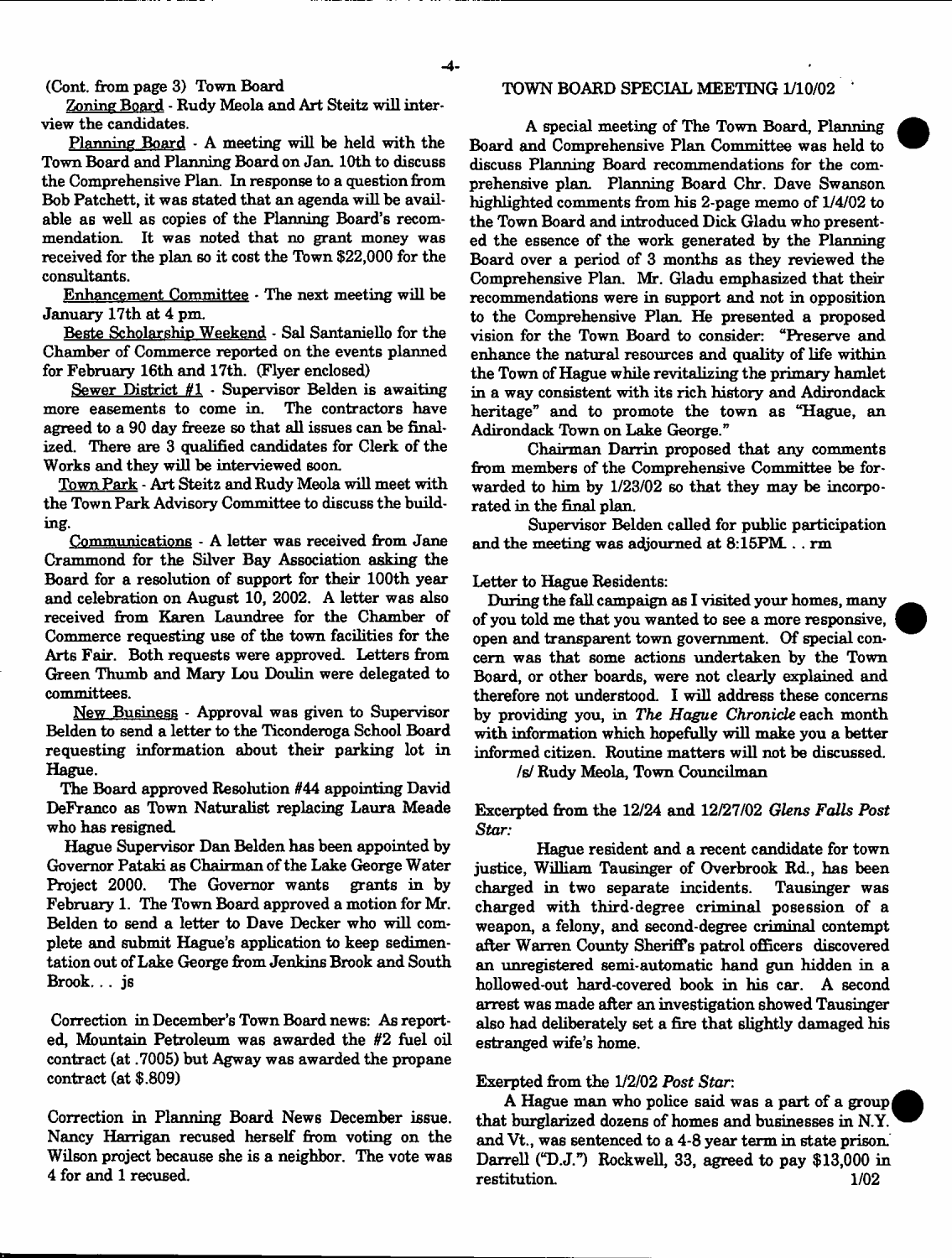### **NATURE NEWS By Laura Meade**

**As winter approaches in the Town of Hague some people who prefer warmer climates flock to the beaches and golf courses of Florida, Georgia or South Carolina. Year round Hague residents have been known to call those folks "snow birds". However, the real snowbirds are the feathered variety which flock at yard feeders, pecking away at seeds placed in appropriate devices to preserve and provide food for chickadees, juncas, evening grosbeaks, starlings, white-breasted nut hatches and sparrows.**

**Sometimes one hears a haunting "hoo, hoo, hoohoo; Hoo, hoo, hoo-hoo" from a distant tree. Good bird**ers can identify that sound as coming from a Great **Homed Owl.**

**On a moonlit night, when four birders stood along a roadside near a woodland, hoping to view a celestial phenomenon, they heard a mellow, whistled note (too, too, too) repeated mechanically on the same pitch. How would that bird, a Saw-whet owl, know that a comet would streak through the western sky above Hague right "on cue"? What a coincidence! In the darkness it was impossible to see the owl, but its call was unique and identifiable. I wonder how that Saw-whet owl timed his unusual sound at a time of a celestial scene.**

**Owls can often be heard in winter in this region,** Less often one can actually see an owl along a trail. A snowshoer a few years ago spotted a Great Gray Owl **which was perched on a limb along the trail above Trout House Village. It was definitely identified by its large size, piercing yellow eyes in the center of huge, feathered disks, and a deep, booming "whoo-hoo-hoo". He looks and sounds like "the Chairman of the Board of Owls." Also, the snowshoer was above to photograph the bird, which considerately posed like a statue.**

**Recently a Snowy Owl appeared on a Sunday on the lawn of the Glens Falls National Bank and Trust Co. in Glens Falls. Robert Henke, a DEC naturalist, was notified and was quickly able to identify the handsome white, round-headed bird which had large yellow eyes. When food in the Arctics is scarce, these owls will venture into our region for a snack of a crow or starling. There have been a few sightings of Snowy Owls by drivers who travel over Tongue Mt, at night. Imagine seeing a large white bird in the beam of your headlights. Because a female owl has more need for food, perhaps it will make the flight south this far. Also, since female owls lay eggs in winter, there is a greater need for food and warmer temperatures.**

**The "Field Guide to Birds East of the Rockies (4th edition)" by Roger Tory Peterson, is a reliable, easy- -use source of information for beginning birders in our area**

*We can't take any credit for our talents***.** *It's how we use them that* **counts. . . .** *Madeleine L 'Engle, writer*

### **WEATHER NOTES by Mary Lou Doulin**

**December was remarkably unseasonable in its warmth. Many days were in the 50s and 60s. The last half of the month cooled and temperatures descended to the 20s and 30s. January has been surprisingly sunny and relatively uneventful in terms of snowfall. Heavy snowstorms have been occurring to the west (Buffalo 88") and south of us but not hitting Hague or** This is not a complaint. **However, if this pattern continues throughout the winter the Adirondacks will be a very dry place. On the few cloudy days we have received a mere dusting of snow. While icy patches are present, in general Mother Nature has been gentle to us.**

**In winter the major weather fronts form and move differently than in summer. This is due to the lowering of pressure during the summer months. Winter fronts move farther south. Polar air pushes south, but this year it hasn't pushed far enough to upset us.**

**The animals must be enjoying this January as the current conditions have allowed them more mobility, thus enabling them to feed where they wish. There is abundant food. In spite of this, the winter song birds are scarce, but flocks of turkeys and Canada geese are regularly spotted.**

### **WESTPORT ANIMAL SHELTER NEWS by Cathy & Ed Moore**

**The animal shelter in Westport has many won**derful animals "begging" for homes. They also need **volunteers. Maybe while you are there you can walk a dog or play with one of the beautiful cats they have for adoption. "Socks", a shorthair grey and white spayed feline, who has been at the Westport Shelter since August, desperately wants a loving home. She'd prefer to be an only cat, so she can get all the attention. Please call 962-8604 and adopt her.**

**A drive to collect pet food, cat litter, cleaning supplies, etc. for the shelter is underway. Food, etc. is so costly when you have to care for so many animals. If you can contribute to this drive, please call me at home, 585-7271, for pick-up arrangements.**

**We also need your help in placing a dog, a 10 yr.old Maltese neutered male who needs your love. His owner left the area to go to a nursing home. If you can open your heart and home to this special guy, call me at home. Ill report next month if Socks and the Maltese got good homes.**

**Ed. note: Last year Cathy and Ed found homes for many homeless pets . They also helped acquire dog houses for people who needed them and took cats to Vermont to a low-cost spay/neuter clinic. A lot of the cat over population has decreased since they began this service! 1/02**

- **5**-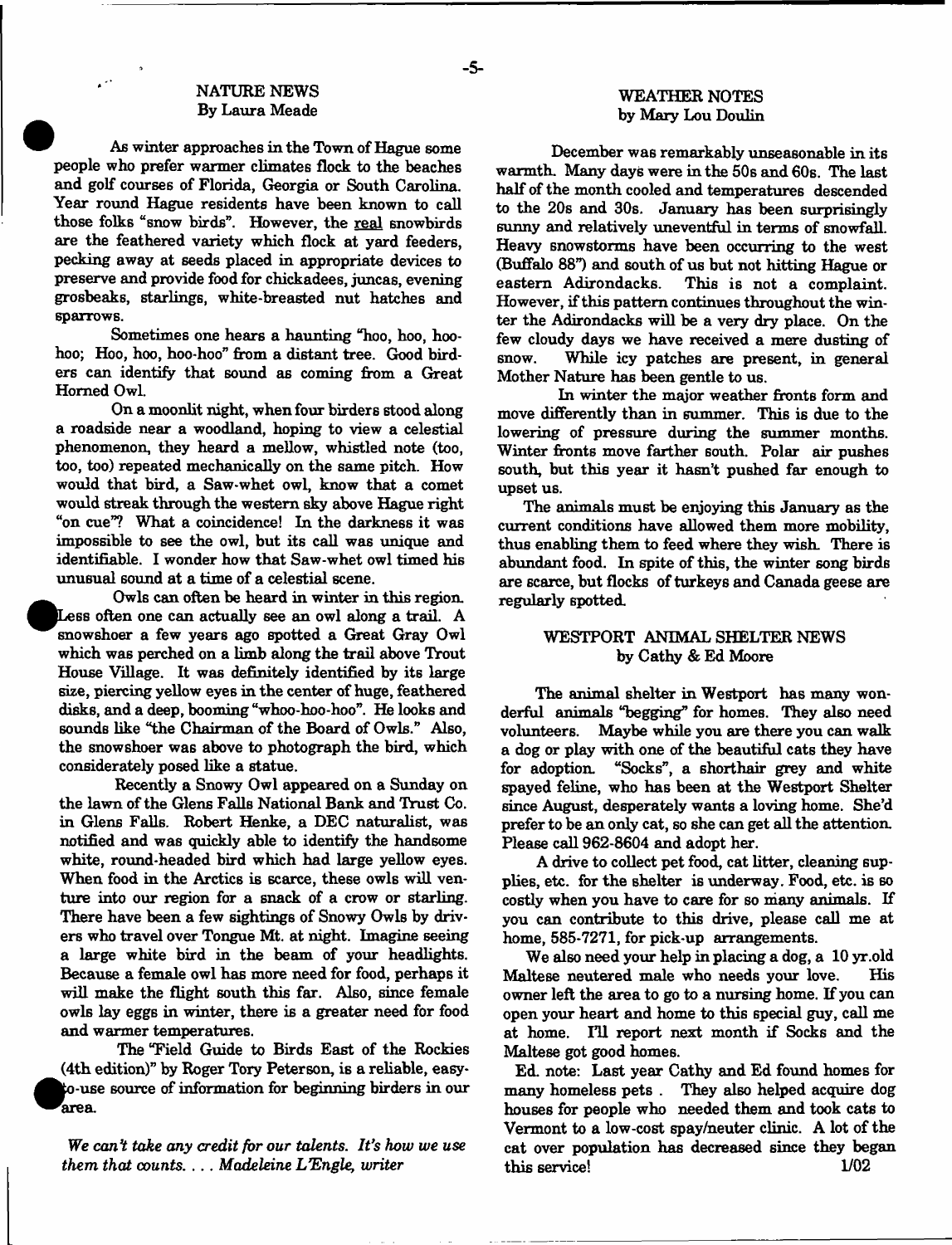-6-

MEMORY TREE

The following is a list of those who have had a tree bulb lit in their memory or honor for the year 2001:

Shakeh Agajanian,Ethel Andrus, Francis H. Andrus, William B. Andrus, Dorothy Anisansel, Laura Archibald, Les Archibald, William "Bill" Armes, Joe Bach, Anna Balcom, Ralph Balcom, Baraaby family, Howard Barnett, Ruth Barnett, Joseph Barnett family, Mary Beadnell, Tom Beadnell, Esther Belden, Maud Belden, James Belden, Morgan Belden, Della Bennett, Leatha D. Bennett, Mamie Beste, Mary Billing, Charles Billing, William Blair, Winifred Blair, James N. Bly, Marne Bolton, Pauline Bolton, Richard J. Bolton,Elizabeth Boyd, George Boyd, Helen Braisted, James H. Braisted, Jody Lambert, Brink family, Catherine W. Brock, Louis R. Brock, Jim Broderick , Margaret Broderick, Arlone Brown, Jack Brown, Beatrice Bums, Gordon Cameron, Nettie Cappiello, John Carpenter, Jane Carpenter, John Carpenter, Jr., Harold Carpenter, Zella Carpenter, George Carter, Roland Carter, Ruth Carter, Edsel Case, William Case family, Edward Cassidy, Lou Chesky, Sadie Chesky, Lanny Chesky, Greg Chesky, Charlie Conlon, Ernest Conlon, Eleanor Conlon, Mable Conlon, Wally Conlon, Dr. James Corscaden, Fotios Costidis, Edward H. Crabbs Eliza H. Crabbs, Edward Hamilton Crabbs, Bertha R. Crabbs, John David Crabbs, David Dent Crabbs, Roland Dame, Betty deBuys, Erv DeGraff, Betty Decker, Deek Decker, Emerson Decker, Mary Jane Decker, Wilbert Decker, Gene Del Signore, Archie Denno, Sr., Archie Denno, Jr., Buck Denno, Eugene Denno, Joseph Denno, Marion Denno, Robert Denno, Sarah Denno, Louise Densmore, Westill Densmore, Frederick S. Dickson III, Francis A. Donlon, Marie R. Donlon, Donohue family, Edward Dunklee, Richard Dwyer, Sam Eannace, Jayne Earl, Mildred Eddy, Earl Elethorpe, Gladys Elethorpe, Dorothy Engler, Howard Engler, Adolph Englert, Charlie Fish, Helena Fish, Herman Fish, Floyd Fish, Charley Fitzgerald, Emily Fitzgerald, Roland Forgette, Chuck Fort, Mrs. Fortier, Emily Frank, Katherine Frank, Tammy Frank, William Frank, Carl Frasier, Clifford Frasier, Clifton (Slip) Frasier, Dale Frasier, Donald Lee Frasier, Fred Frasier, Geraldine Frasier, Mary Frasier, Mildred Frasier, Mitchel Frasier, Samuel R.Frasier, Stanley Carl Frasier, Veril Frasier, Laura Fricke, Guy Fuller, Thomas E. Girard, Glennon family, Donald M. Goodfellow, Dee Goodrich, William F. Grimm, Harold (Beezer) Hall, Destie Hebert, Frances Hebert, Ed & Wren Henry, Jack Henry, Henry grandchildren, Archie Herrick, Gert Herrick, Jim Herrick, Peggy and Ed Hinck, Ada Hoyt, Bob Hoyt, George Hudler, Marion Hudler, George Huestis, Joseph Hunter, Richard Hunter, Robert Hunter, Bessie Johnson, Louie Johnson, General Johnson, Curtis Jordon, Dave Jordon, Margaret Jordon, Gloria Karmazin, Henry Karmazin, Robert W. Keller, John Kennedy, Elizabeth Kostides, Ginger Kuenzel, Florence Lambert, Fred LaPann, David D. Lawrence, Cliff Lund, Margaret MacWilliams, Robert MacWilliams, Lena Maloney, Bessie Masten, Eber Masten, Bill May, Gordon (Hub Cap") May, Robert Meade, Roy Meeker, Gladys Meeker, Paul Meeker, Margie Meismeyer, Deborah Michela, Joseph Michela, Michael Michela, Aaron Middleton, Linda Middleton, Midge Middleton, Louise Miller, Ursula Montbriand, Betty Monroe, Raymond Monroe, Harry Moore, Ida Moore, Doris M. Morse, Joseph B. Morse, Robert Nelson, Alfred Ostrander, Laurie Pannell, Grace Patchett, Nelson Patchett, Aileen Pelkey, Francis Pelkey, Allen Perkins, Janet Urice Perreault, Bob Eugene Peters, Jason Poland, Louise

Prentiss, Grace G. Price, H. Stewart Price, Katherine'Mills Price, Shirley Raiens, Connie Ramagli, Lucio Ramagli, Mitzi Rappaport, Sy Rappaport, Francis Rich, Gary Rich, Hilda Rich, Robert Rising, Frank Rives, Melicent Rives, Bertha Robbins, Benajah Robbins, Ernest Robbins, Paul Robbins, Wesley Ross, Betty Rowan, Esther Ryther, Camille Santaniello, Sierra-Rose Santaniello, Theodore J. Santaniello, George Savage, James Schaeffer, Sr., LeRoy Scott, Sarah Scott, Jasper Shattuck, Jennie Shattuck, John M Shattuck, Mary Putnam Shattuck, George Shoemaker, Jim Smith, Mabel Smith, Thomas G. Smith, J. Stanford Smith, Leaman (Tink) Snow, Gerald Solomon, Louis Spelman, Fred Spreeman, Marshall Stark, Bruce Steurer, Charles "Doc" Steurer, Charlotte Steurer, Ernst W. Steurer, Gladys Steurer, Kay Steurer, Kenneth Steurer, Richard S. Stormer, John Sullivan, Christine Sweeney, Katherine Sweeney, Frank Swinton, Sandra Thompson, Edna Tilton, Dorothy Traver, Trudeau family, Mildred Tuminsky, Nick Turano, George N. Urice, Jay A. Urice Sr., Jeane A. Urice, Marguerite N. Urice, Anne Van Kleeck, William Van Kleeck, A1 Van Sleet, Hank Vickerson, John Vickerson, Libby Conlon Waters, Peter Waters, Walter G. Watts, Ethel M. Watts, Ruth M. Watts, Henry W. Watts, John J. Watts, Edward G. Watts, Walter L. Watts, Alice R. Watts, Clifton West, Val Wilson, Fran Wolf, Gabriel Wright

**F. Y. I.**

**• Camp Chingachgook on Lake George will host an open house on Sat., Feb. 2, 2002 from 10:30AM-12:00PM for any teacher or education professional interested in summer job opportunities at our residential summer camp for boys and girls ages 7-15. The open house will include an information session, camp tour and a great lunch in our dining hall. For more info, contact Summer Program Director Matt Fisher at 656-9462 Ext. 13 or e-mail at [mfrsher@cdymca.oig.](mailto:mfrsher@cdymca.oig)**

**• The Chingachgook YMCA Outdoor Center on Lake George is also hosting a free day for teachers on Feb. 8. The program is for school teachers to become better acquainted with the world of Outdoor Education. Open for all teachers and administrators in elementary, middle, senior high and "alternative" schools. For info, call 656-9462**

**• Camp Chingchgook is hosting a winter women's weekend Feb. 1-3, beginning with Friday dinner and ending with Sunday lunch. Cost - \$135 for YMCA members and \$145 for non-members. Call 656-9462 for info.**

**• Visual Art Exhibition for Area Art Teachers - Feb. 1- 28 at LARAC's Laphaxn Gallery, Glens Falls. Area art teachers, present and past, are invited to submit work for display. Artwork should be dropped off at LARAC during the week of Jan. 21. Call 798-1144 Ext. 117. Public welcome to opening reception on Feb. 1 from 5- 7PM**

**• Adirondack Ensemble concert "Winter Dreams" on Feb. 9, Wevertown UM Church Call 251-5484 for info**

*The optimist thinks this is the best of all possible worlds***,** *and the pessimist fears this is true.* **1/02**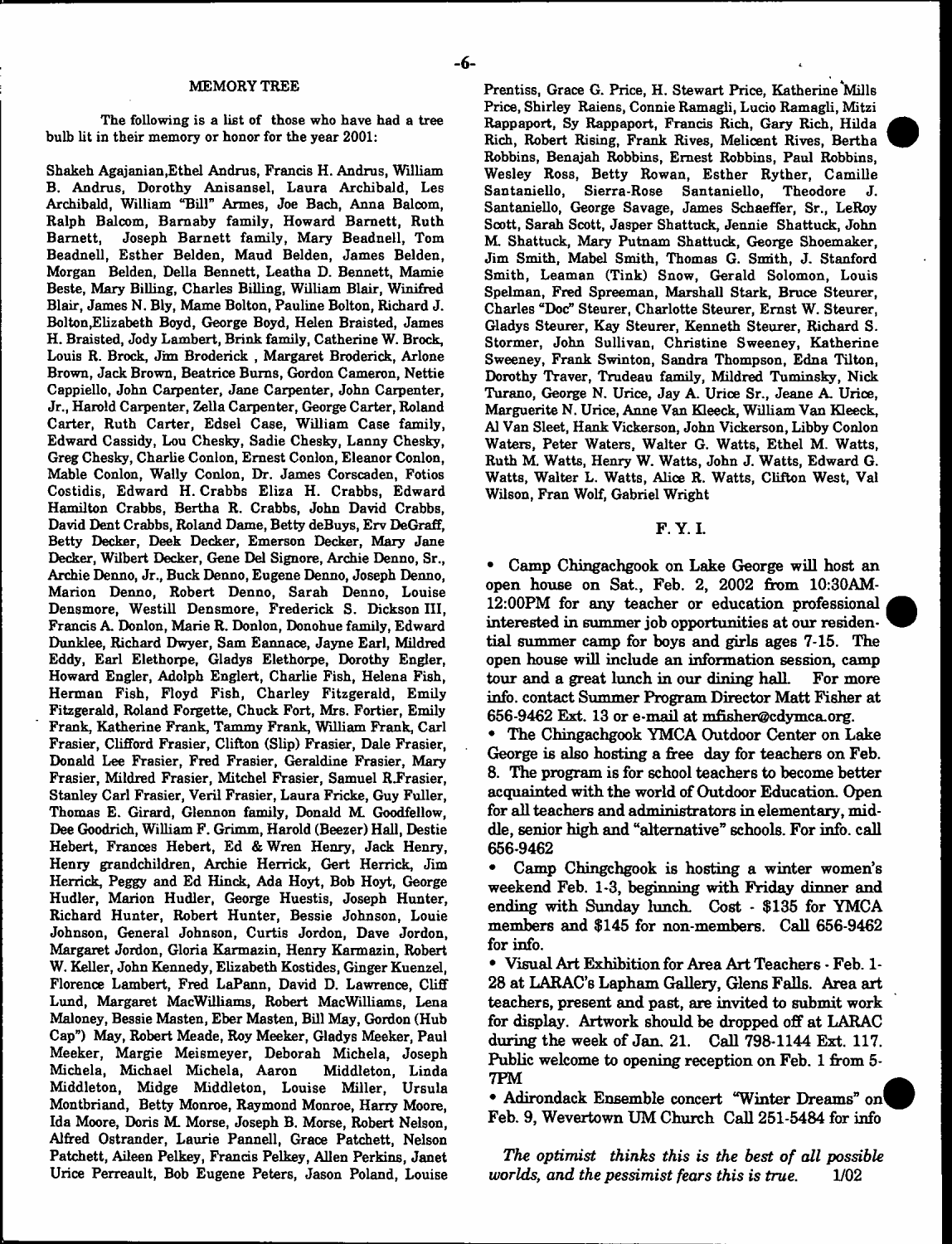### **SOUNDINGS**

**e BORN: A girl (No. 2!), Brittany Tasman, to Kim and Chuck Barton, on January 8, 2002 in Chatham Township, NJ. Kay Barton, Sabbath Day Point is the proud grandmother.**

**DIED: Ann L. Weeber (Mrs. Clarence) , 90, at Champlain Valley Hospital in Plattsburgh, NY on Jan. 7, 2002. Mrs. Weeber was a summer resident of Sabbath Day Point for the past 36 years. She is survived by one son, Donald and his wife, and five grandchildren.**

**DIED: William W. Hibberd, 90, at Starr Farm Nursing Center, Burlington, VT. He was a long time resident of Forest Bay, Hague. Mr. Hibberd is survived by his wife, Elinor (Engler), three daughters, Sandra & Keith Jackson, Titusville, NJ, Margery & Warren Swim, Underhill, VT, Martha Hibberd, Dillon, CO and a sister, Jean Douglass.**

**DIED: Albert W. Lawrence, 73, in Rexford, NY on Jan. 9. Survivors include his wife, Barbara, daughters, Janet** and Elizabeth and granddaughter Cristina. **Lawrence was a past commodore of the Northern Lake George Yacht Club.**



#### **SECOND PERIOD HONOR ROLL**

**Congratulations to the following Hague students who are listed on the honor roll at Ticonderoga High School** for the second marking period.:

**FIRST HONORS Grade 12: Heather Hassett, Angela Mascarelli, Alison Rutkowski, Theodore Santaniello**

**SECOND HONORS: Nicole Belden, Lucas Frasier, Peter Mack, Becky Ryder, Brandon Trudeau, Tyler Wells**

**FIRST HONORS Grade 11: Katie Belden**

**SECOND HONORS Justin Best, Jennifer Clark, Kelly Frasier**

**FIRST HONORS Grade 10: Monica Sitts,**

**SECOND HONORS Grade 10: Matthew Frasier, Thomas Haskell, Joshua Ross**

**FIRST HONORS Grade 9: Danielle Connors**

**SECOND HONORS Grade 9 Joshua Frasier, Lindsay Mascarelli, Joshua Patchett**

**Correction: In last month's issue of** *The Hague Chronicle* **we inadvertently omitted the name of Hunter Denno in the list of Merit Roll honorees. Hunter is a sixth grader at Ti Middle School. Congratulations, Hunter. We apologize for the omission.**

#### **SCHOLAR-ATHLETES**

**Athletic director Jim Wells of Ticonderoga High School is pleased to announce the following scholar/ath-**

- **7**-

**academic effort and achievement in their course work. First Honors: Ted Santaniello Second Honors: Lucas Frasier, Matt Frasier, Tom**

**Haskell, Joshua Patchett. Congratulations!!**

**Ted Santaniello, Silver Bay, a senior at**

**Ticonderoga High School, set a school record in the 300 meter run to lead Ticonderoga in Champlain Valley Athletic Conference indoor track action Jan. 4. His 38.6 second clocking is the fastest ever for a Sentinel. It placed him third in the race. Santaniello also finished second in the long jump with a leap of 19 feet, 3 in.**

#### **ROTARY CLUB PROGRAMS**

**The following is the schedule of programs for the Rotary Club through February 2002:**

**Jan. 29 Club Assembly**

**Feb. 5 Bonnie Johnson - "My Trip to NYC with the**

**West Glens Falls Emergency Squad**

**Feb. 12 Peter Bauer - President's Council on the Adirondacks - "Growth in the Adirondack Park"**

**Feb. 19 Tony Caffaro - "Amanda's House"**

**Feb. 26 Club Assembly**

**The Rotary Club of Northern Lake George meets every Tuesday morning at 7:30AM in Watson Arts Center, Silver Bay Assoc. Visitors and potential members are very welcome.**

#### SPAGHETTI DINNER BENEFIT

On January 25 from 5:30-9PM. a spaghetti dinner for the benefit of the Avon Breast Cancer Walk will be held at the K of C Hall. Cost is \$6.00 for adults and \$3.00 for children under 10. Nelson Shapiro and Phil Henry will provide music.

The dinner is being held to help defray the expenses for Laura Defayette, her mother Joan Defayette and teacher, Michele Eicher, all of Ticonderoga who plan to participate in the Avon Breast Cancer Walk on May 17 from Fitchburg, MA through Leominster, Lexington, Concord and into Boston, following the historic route the British army took from Boston during the American Revolution. The walk covers 60 miles in three days.

Each year the seniors of the Ti Hi School must do a senior project as part of graduation requirements. Since Laura's mother has had two battles with breast cancer, Laura has taken a particular interest in making people aware of the disease and has decided to center her senior project on this cause. Each participant must raise \$2,000 in order to participate.

Many local businesses, organizations and individuals have donated time, food, services and funds and have turned the women's efforts into a community effort. Anyone wishing to support them may send donations to Michele Eicher, *do* Ticonderoga High School, Calkins Plaoe, Ticonderoga, NY 12883.